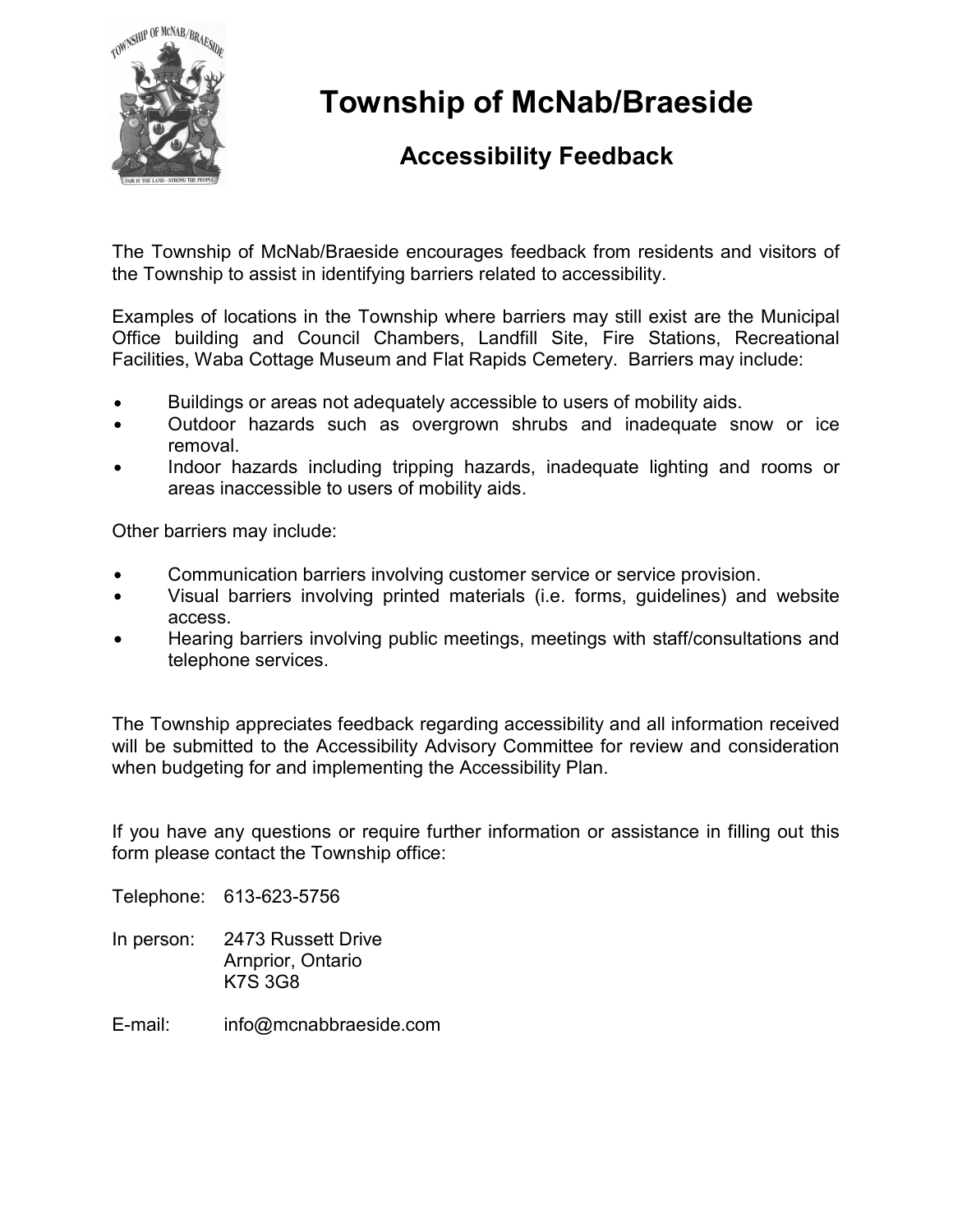

## Township of McNab/Braeside

## Accessibility Feedback Form

| Date:                                            |                                                                                                                                                                                                                                                                                                                                                                                                            |                        |
|--------------------------------------------------|------------------------------------------------------------------------------------------------------------------------------------------------------------------------------------------------------------------------------------------------------------------------------------------------------------------------------------------------------------------------------------------------------------|------------------------|
| <b>Name</b> (first, middle initial, last):       |                                                                                                                                                                                                                                                                                                                                                                                                            |                        |
| <b>Mailing Address:</b>                          |                                                                                                                                                                                                                                                                                                                                                                                                            |                        |
| <b>Street Address</b> (if different from above): |                                                                                                                                                                                                                                                                                                                                                                                                            |                        |
|                                                  | <b>Home Telephone:</b>                                                                                                                                                                                                                                                                                                                                                                                     | <b>Work Telephone:</b> |
| E-mail:                                          |                                                                                                                                                                                                                                                                                                                                                                                                            |                        |
| 1.                                               | Are you a resident of McNab/Braeside?<br>Yes<br>No<br>□<br>п                                                                                                                                                                                                                                                                                                                                               |                        |
| 2.                                               | Are you or a family member a person with a disability?<br>Yes<br><b>No</b><br>□<br>п                                                                                                                                                                                                                                                                                                                       |                        |
| 3.<br>(a)                                        | Which of the following items do you wish to discuss?<br>Barriers which have been identified, need to be identified or that have been<br>removed by the Township of McNab/Braeside:<br>□ Accessible Municipal Services<br>$\Box$ Accessible Municipal Buildings<br>□ Lack of information<br>$\Box$ Lack of services or supports<br>$\Box$ Parking<br>Transit/Roads<br>□ Attitudes/awareness<br>$\Box$ Other |                        |
| (b)                                              | The Township of McNab/Braeside's Accessibility Plan<br>□                                                                                                                                                                                                                                                                                                                                                   |                        |
| (c)                                              | The Township of McNab/Braeside's Accessibility Advisory Committee<br>$\Box$                                                                                                                                                                                                                                                                                                                                |                        |
| (d)                                              | Other $\Box$                                                                                                                                                                                                                                                                                                                                                                                               |                        |
| 4.                                               | Can a representative from the Township of McNab/Braeside contact you<br>to discuss this matter?<br>No<br>Yes<br>□<br>П                                                                                                                                                                                                                                                                                     |                        |